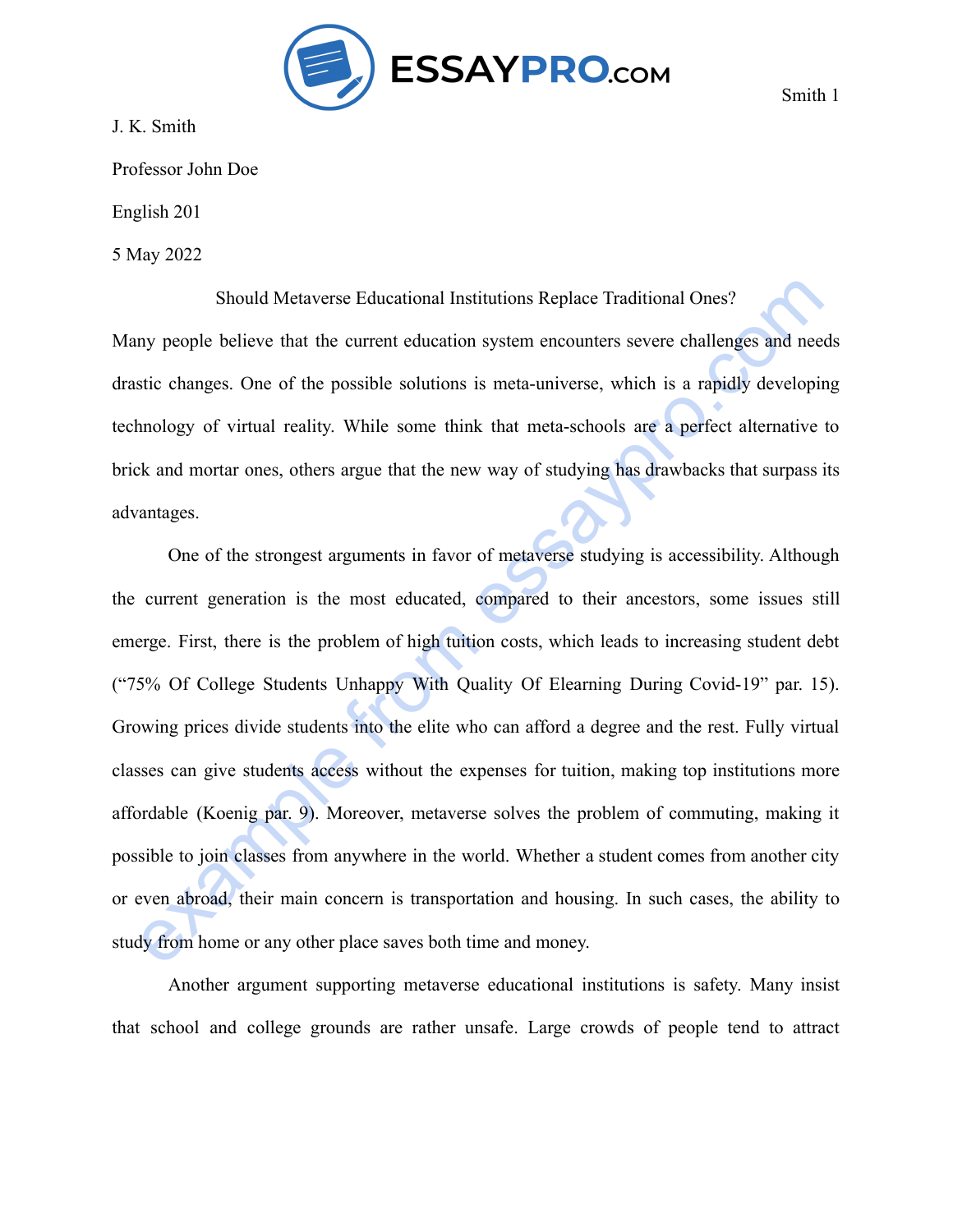

Smith 2

criminals with all the wrong motivations. Even with growing investments in security, the chances of such incidents are still high.

Moreover, digital classes can diminish the hazard of physical abuse that comes from bullying. Unlike real-life studying spaces, virtual ones protect students and faculty members from any kind of physical harm. Although the risk of verbal and psychological abuse remains the same, the studying space becomes much more comfortable. Few people would disagree that a safe environment boosts the academic performance and general psychological state of the students.

m any kind of physical harm. Although the risk of verbal and psychological abuse remains the<br>ne, the studying space becomes much more comfortable. Few people would disagree that a<br>conviromment boosts the academic performan On the contrary, there are several arguments against the transition to metaverse schooling. To begin with, a fully virtual process leads to lower quality of communication. Those who believe in the necessity of face-to-face contact, argue that avatars are unable to replace real people (Eisikovits par. 15). At least half of the information we receive is through non-verbal signals. How is the entirely artificial environment going to affect interpersonal relationships? Since Metaverse is an innovative concept, it is rather complicated to make any predictions. The level of technology has to evolve enough to reflect body language (Eisikovits par. 15). Otherwise, expressing thoughts and feelings may become a troublesome task. For instance, the absence of eye contact often causes regular miscommunications with peers and teachers.

A further complication is the issue of discipline and focus. The main concern of those who oppose studying in the metaverse is the expanding number of virtual distractions. Considering that many students already have smartphone addiction, they might continue the same behavioral pattern in digital classrooms (Eisikovits par. 12). VR gaming and online shopping would be a temptation for bored teens and Universities will not be able to stop them \. As an illustration, the massive shift to online lectures in 2020 resulted in a decrease in the level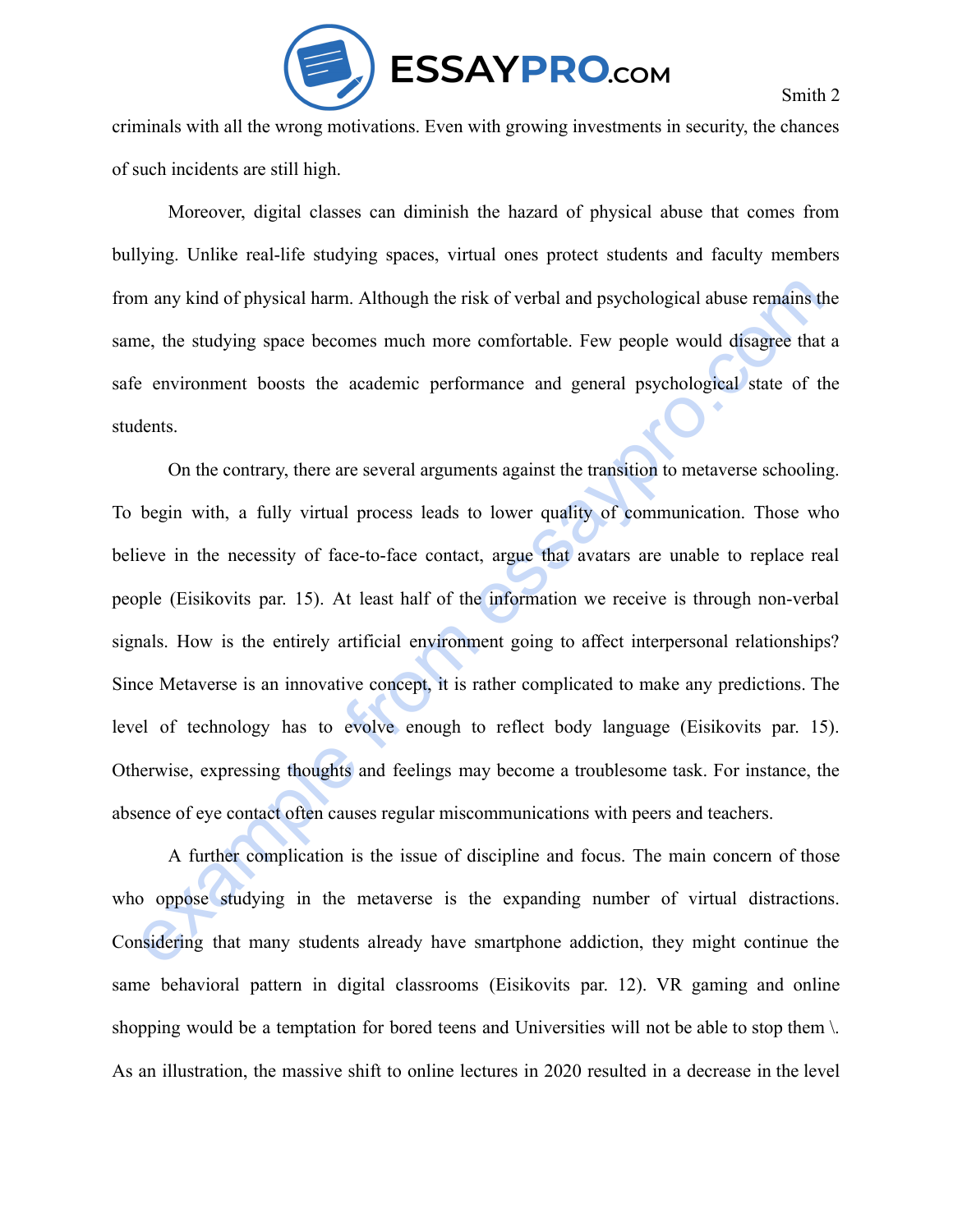

of students' academic performance ("75% Of College Students Unhappy With Quality Of Elearning During Covid-19" par. 5). While staying home, many treated school with less responsibility than usual. Hence, with further immersion into the vibrant alternative world, the damage could be irreversible.

To summarize, the idea of educational institutions in the meta-universe has both can<br>tanges and drawbacks. This concept appears to be superior when it comes to accessibility<br>starcty. At the same time, there are issues with To summarize, the idea of educational institutions in the meta-universe has both advantages and drawbacks. This concept appears to be superior when it comes to accessibility and safety. At the same time, there are issues with student communication and attention. In my view, metaverse schools have a right to exist, despite all the criticism. The important thing is to make thorough preparations before implementing the idea into life.